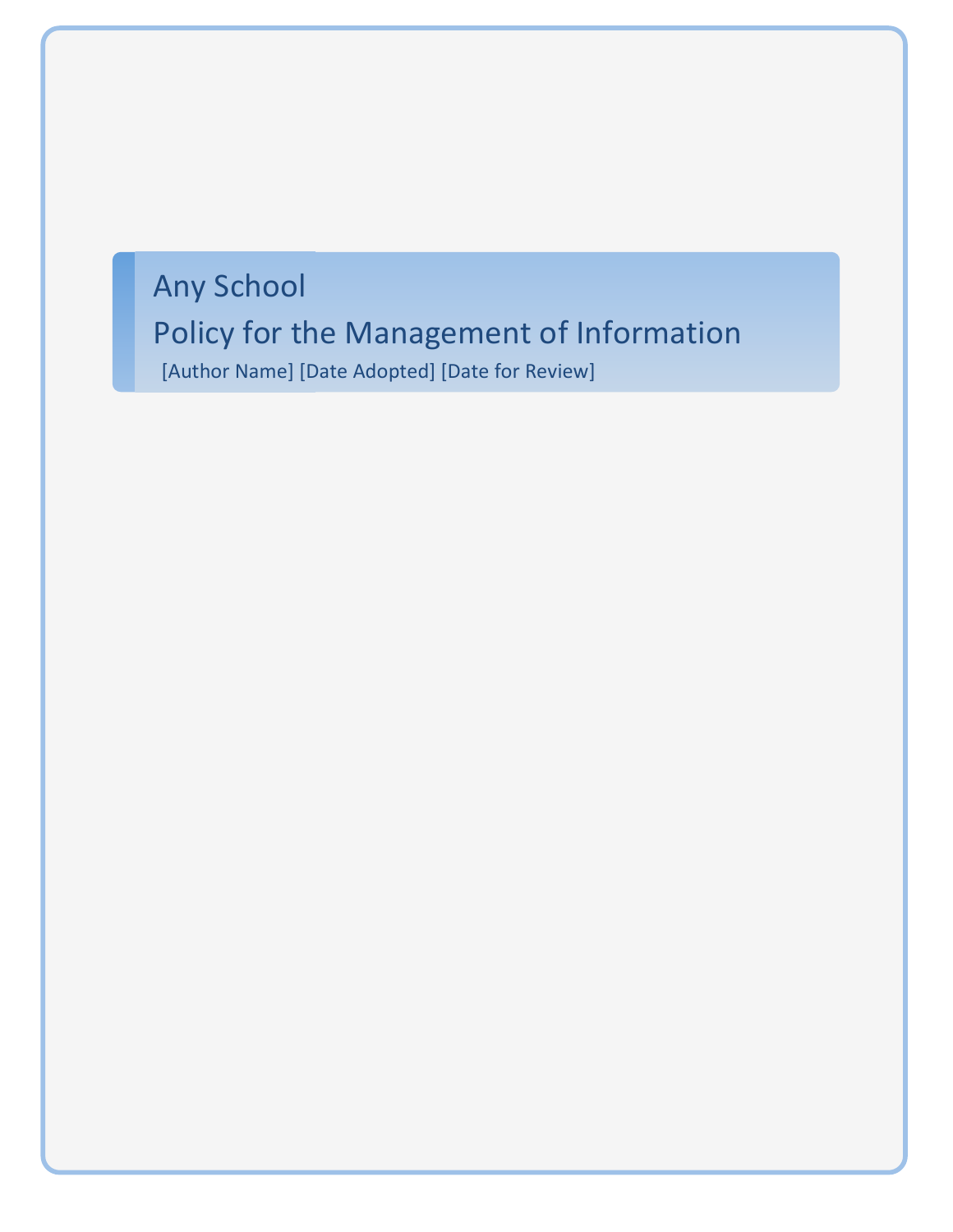The school will be aware of and comply with all Current Data Protection Legislation in effect.

Ownership of the Management Process will rest with the Headteacher who is responsible for ensuring that all aspects of Data Management are dealt with in accordance with this policy.

All Data pertaining to the school will be held on the school administrative computer [or network] and will be password protected. Access to the data will be password protected and only the Headteacher, their Deputy and the School Administrator shall have access.

Passwords should be changed once a month to ensure security and where possible should contain upper and lower case letters mixed with numbers and the length of the password should be greater than six characters.

Input of Data is the responsibility of the School Administrator who should ensure that all data pertaining to the school is input in an accurate and correct manner. [However it may be that a clerical assistant can have limited access to enable low level data input]

The production of reports based on School Data is the responsibility of the Headteacher, the Deputy Headteacher and the Administrator, depending upon the nature of the report. Reports may take the form of printouts or electronic media for transfer via post or e-mail. All reasonable steps will be taken to ensure security of such information.

Any removable media used to transfer or hold data must be encrypted/password protected and all reasonable steps taken to ensure security of such media

If Data is stored on a school laptop it must be securely encrypted/password protected to guard against unauthorised and illegal access.

Where e-mail is used to transfer data, security measures must be maintained, and systems for password protection of mail accounts must be adhered to. All users with access to school mail systems should have secure passwords and are responsible for ensuring that their own security is maintained.

Reports are produced for a variety of audiences, such as Governors, Staff, Parents, LA and National Government, and transfer schools, and are confidential to their intended audience.

Reports and information once printed remain confidential and Governors and staff should be aware of basic security to ensure that data and information is not accessed by unauthorised persons.